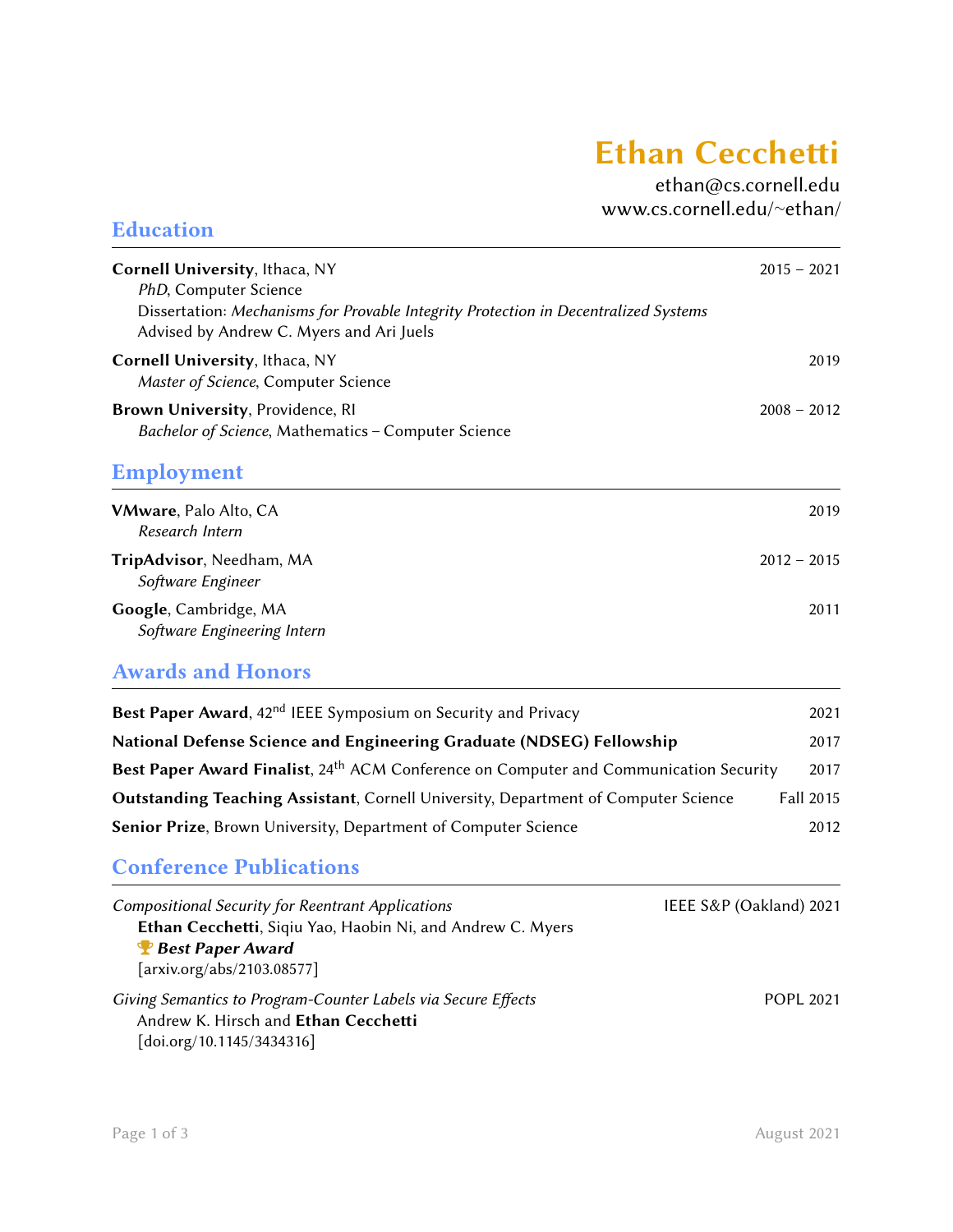| First-Order Logic for Flow-Limited Authorization<br>Andrew K. Hirsch, Pedro H. Azevedo de Amorim, Ethan Cecchetti, Ross Tate, and Owen Arden<br>[arxiv.org/abs/2001.10630]                | CSF 2020         |
|-------------------------------------------------------------------------------------------------------------------------------------------------------------------------------------------|------------------|
| PIEs: Public Incompressible Encodings for Decentralized Storage<br>Ethan Cecchetti, Ben Fisch, Ian Miers, and Ari Juels<br>$\left[$ doi.org/10.1145/3319535.3354231]                      | CCS 2019         |
| Obladi: Oblivious Serializable Transactions in the Cloud<br>Natacha Crooks, Matthew Burke, Ethan Cecchetti, Sitar Harel, Rachit Agarwal, and Lorenzo Alvisi<br>[arxiv.org/abs/1809.10559] | <b>OSDI 2018</b> |
| Nonmalleable Information Flow Control<br>Ethan Cecchetti, Andrew C. Myers, and Owen Arden<br><b>Best Paper Award Finalist</b><br>$\left[$ doi.org/10.1145/3133956.3134054 $\right]$       | CCS 2017         |
| Solidus: Confidential Ledger Transactions via PVORM<br>Ethan Cecchetti, Fan Zhang, Yan Ji, Ahmed Kosba, Ari Juels, and Elaine Shi<br>$\left[$ doi.org/10.1145/3133956.3134010 $\right]$   | CCS 2017         |
| Town Crier: An Authenticated Data Feed for Smart Contracts<br>Fan Zhang, Ethan Cecchetti, Kyle Croman, Ari Juels, and Elaine Shi<br>[doi.org/10.1145/2976749.2978326]                     | CCS 2016         |

# Workshop Publications

| Securing Smart Contracts with Information Flow             | FAB 2020                |
|------------------------------------------------------------|-------------------------|
| Ethan Cecchetti, Siqiu Yao, Haobin Ni, and Andrew C. Myers | [scfab.github.io/2020/] |
| [~ethan/papers/ifc-contracts-fab20.pdf]]                   |                         |

# Invited Talks

| <b>Compositional Security for Reentrant Applications</b>                                     |            |
|----------------------------------------------------------------------------------------------|------------|
| UC Berkeley Security Seminar                                                                 | June 2021  |
| UC San Diego Security Lunch                                                                  | Apr. 2021  |
| Controlling Reentrancy with Information Flow                                                 |            |
| UC Santa Cruz Languages, Systems, and Data Lab Seminar                                       | Aug. 2019  |
| One File for the Price of Three: Catching Cheating Servers in Decentralized Storage Networks |            |
| <b>MIT CSAIL Security Seminar</b>                                                            | Sept. 2018 |
| UC Berkeley Security Seminar                                                                 | Aug. 2018  |
| Initiative for CryptoCurrencies & Contracts (IC3) Meetup                                     | Aug. 2018  |
| Nonmalleable Information Flow Control                                                        |            |
| Harvard Programming Languages Seminar                                                        | Apr. 2017  |